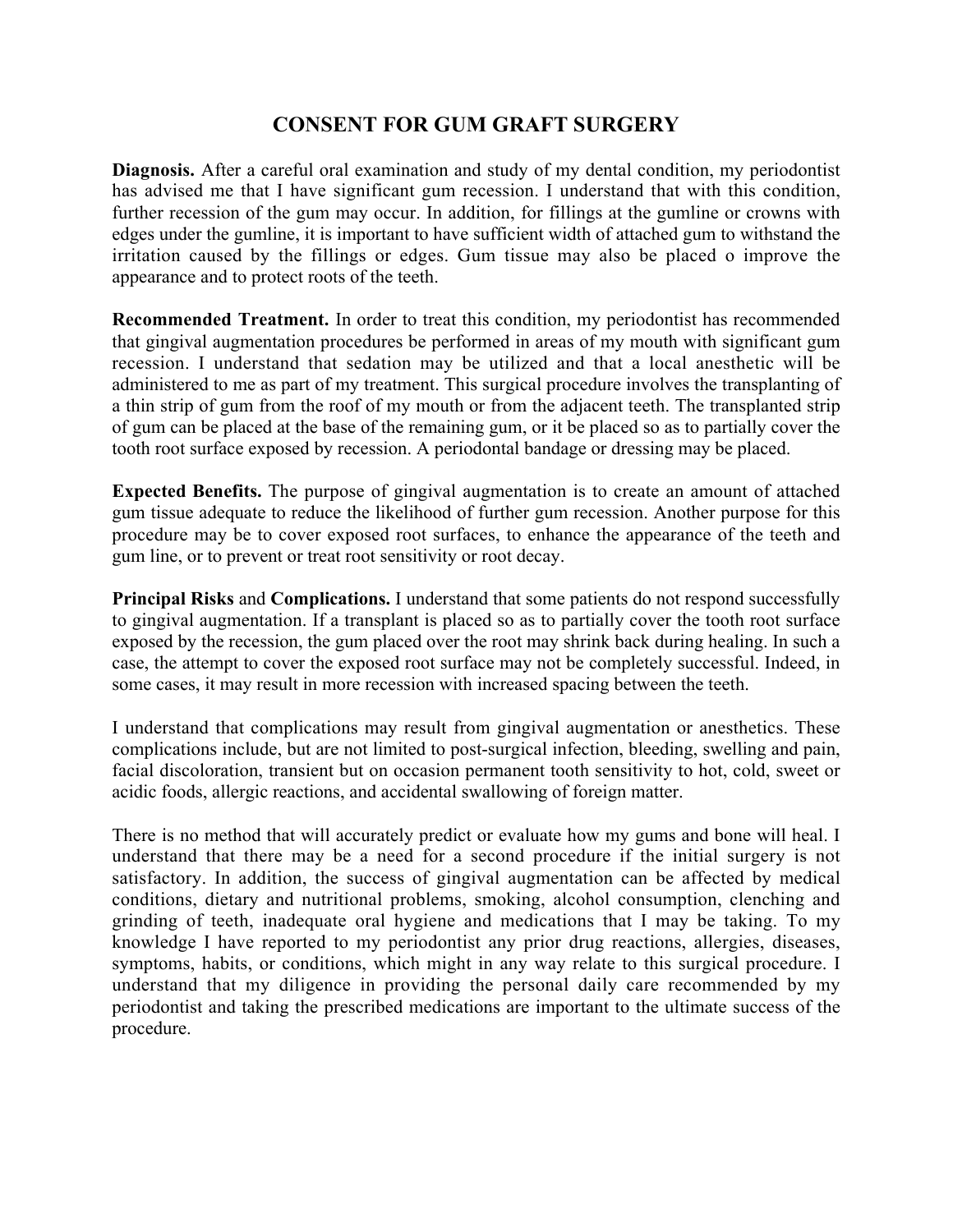**Alternatives to Suggested Treatment.** My periodontist has explained alternative treatments for my gum recession. These include no treatment, continued monitoring for progressive recession, and the modification of technique for brushing my teeth.

**Necessary Follow-up Care and Self-Care.** I understand that it is important for me to continue to see my regular dentist. Existing restorative dentistry can be an important factor in the success or failure of gingival augmentation.

I recognize that natural teeth and appliances should be maintained daily in a clean, hygienic manner. I will need to come for appointments following my surgery so that my healing may be monitored and so that e periodontist can evaluate and report on the outcome of surgery upon competition of healing. Smoking or alcohol intake may adversely affect gum healing and may limit the successful outcome of my surgery. I know that it is important (1) to abide by the specific prescriptions and instructions given by my periodontist and (2) to see my periodontist and dentist for periodic examination and preventive treatment. Maintenance may also include adjustment of prosthetic appliances.

**No Warranty or Guarantee.** I hereby acknowledge that no guarantee, warranty or assurance has been given to me that the proposed treatment will be successful. In most cases the treatment should provide benefit in reducing the cause of my condition and should produce healing which will help me keep my teeth. Due to individual patient differences, however, a periodontist cannot predict the absolute certainty of success. There exists the risk of failure, relapse, additional treatment, or worsening of my present condition, including the possible loss of certain teeth, despite the best of care.

**Publication of Records.** I authorize photos, slides, x-rays or any others viewing of my care and treatment during or after it completion to be used for the advancement of dentistry and for reimbursement purposes. My identity will not be revealed to the general public, however, without my permission.

| <b>FEE FOR PERIODONTAL PROCEDURE: \$</b>           | <b>Deposit:</b> \$              |
|----------------------------------------------------|---------------------------------|
| I understand the fee for my periodontal treatment. | <b>Balance: S</b>               |
|                                                    | *Due at completion of treatment |

I understand that I am responsible for all treatment fees regardless of what my insurance carrier will pay.

## **I CERTIFY THAT I HAVE THOROUGHLY READ AND HAVE HAD ALL OF MY QUESTIONS ANSWERED SO THAT I UNDERSTAND THE ABOVE CONSENT TO TREATMENT. I ALSO UNDERSTAND THAT THIS IS NOT A CONTRACT OF AGREEMENT TO ACCEPT TREATMENT.**

 $\mathcal{L}_\text{max}$  , and the contribution of the contribution of the contribution of the contribution of the contribution of the contribution of the contribution of the contribution of the contribution of the contribution of t

Date Printed Name and Signature of Patient or Guardian